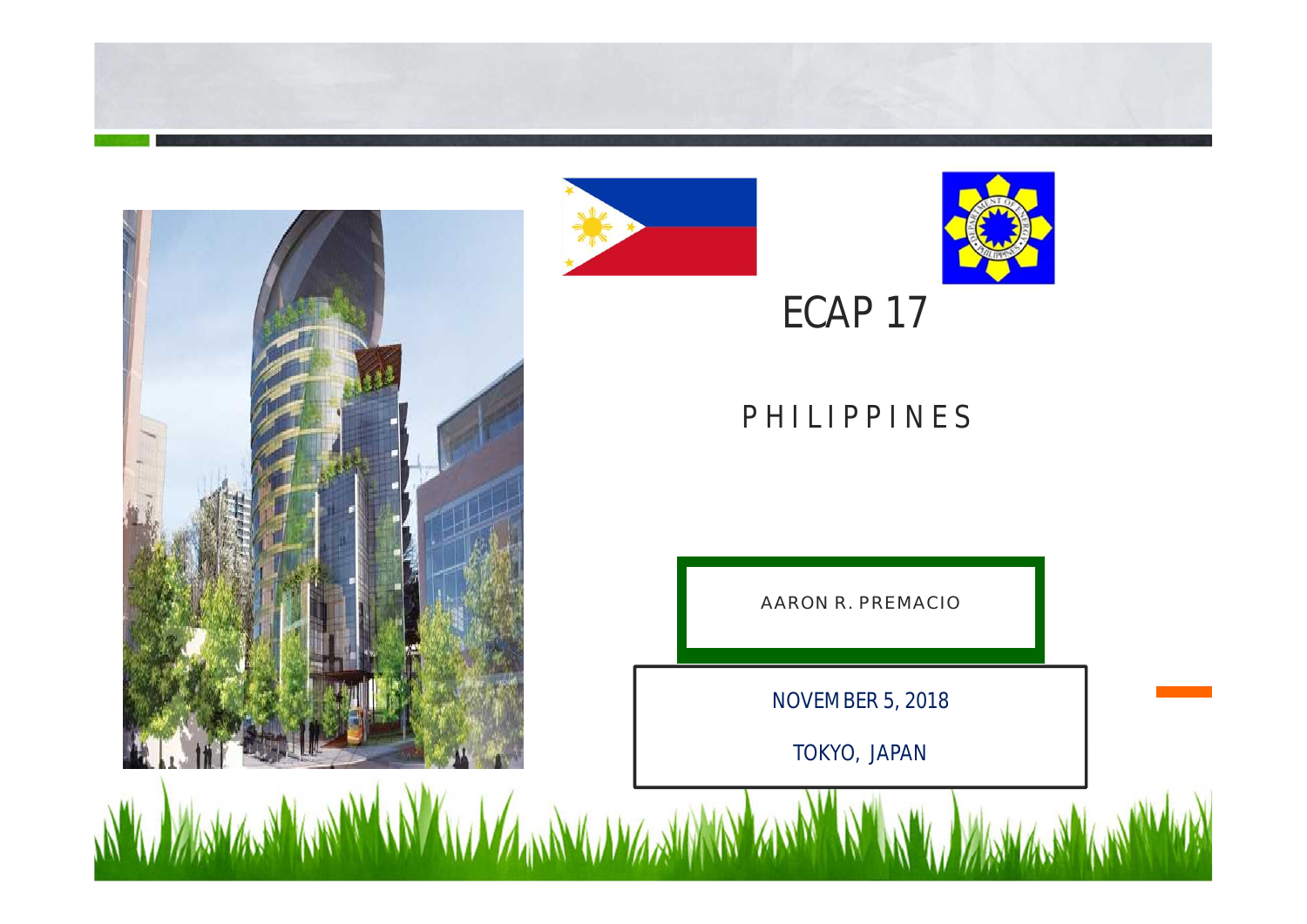# **Green Building Code**

#### **SOME INFO**

- $\triangleright$  Department of Public Works & Highways (DPWH) is the initiator and the main implementer of Green Building Code, with assistance from a member of the World Bank Group – International Finance Corporation, technical support from Philippine Green Building Initiative, and inputs from national agencies which includes the Department of Energy (DOE)
- $\triangleright$  Signed by the DPWH Secretary last June 25, 2015 and became effective on February 2, 2016
- $\triangleright$  A Full Text and User Guide was published on June 2016

#### **DEFINITION**

 $\triangleright$  Philippine Green Building Code is the practice of increasing efficiency with which buildings and their sites use energy, water and materials --- as well as reducing a building's impacts on human health and the environment, through improved design, construction and management.

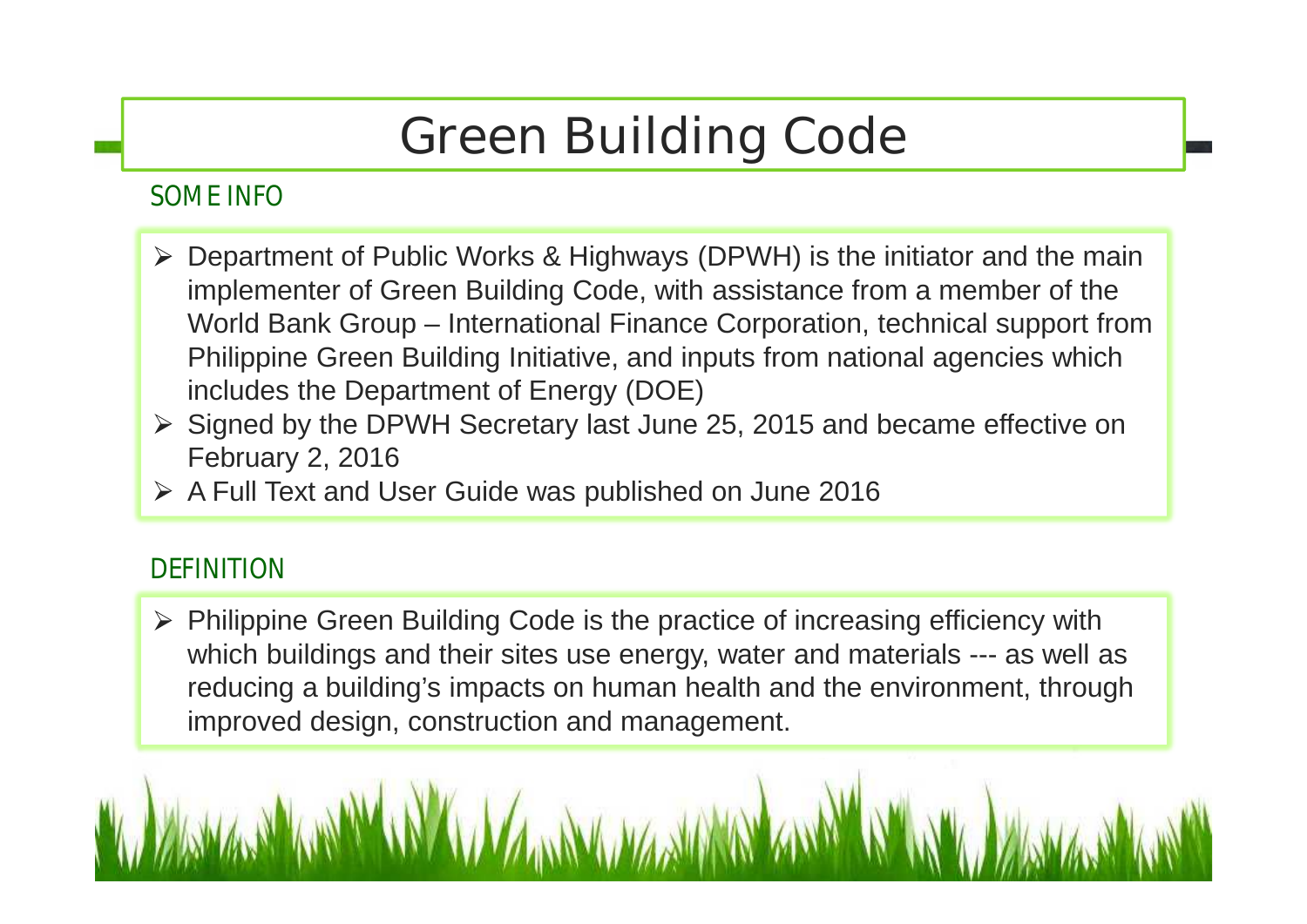# **Philippine Green Building Code**

#### **FOCUSING ASPECTS**

- A. Energy Efficiency
	- *A.1 Building Envelope*
	- *A.2 Mechanical Systems*
	- *A.3 Electrical Systems*
- B. Water Efficiency
	- *B.1 Water Fixtures*
	- *B.2 Rainwater Harvesting*
	- *B.3 Water Recycling*
- C. Material Sustainability *C.1 Non-Toxic Materials*
- D. Solid Waste Management *D.1 Materials Recovery Facility*
- E. Site Sustainability
	- *E.1 Site/Ground Preparation and Earthworks*
	- *E.2 Open Space Utilization*
- F. Indoor Environmentally Quality *F.1 Minimum Fresh Air Rates F.2 Designated Smoking Areas*

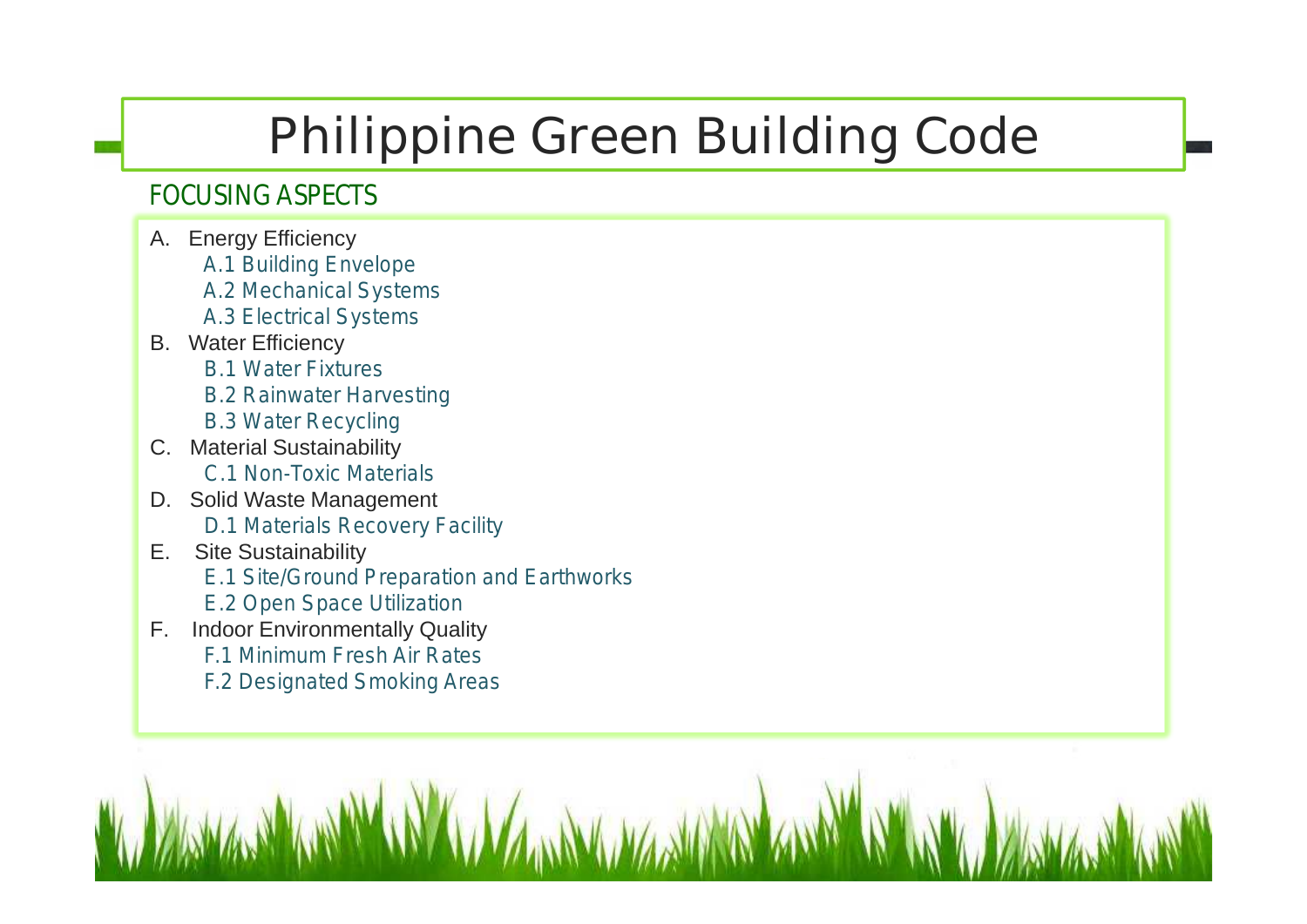# **Philippine Green Building Code**

#### **SCOPE**

- New Construction Buildings \*  $\blacktriangleright$
- Altered / Modified / Any expansion of buildings with Total Gross Floor Area of the following \*\*  $\blacktriangleright$

| <b>CATEGORY</b>            | TOTAL GROSS FLOOR AREA (m <sup>2</sup> ) | <b>NOTE:</b><br>* The Code does not apply to buildings of the<br>above use/occupancy classification constructed<br>before its effectivity<br>** When alterations, additions, conversions, and<br>renovations of existing buildings constructed<br>after the effectivity of the Code fit with the<br>minimum TGFA, the whole building shall be<br>subject to the applicable provisions of the GB<br>Code. |
|----------------------------|------------------------------------------|----------------------------------------------------------------------------------------------------------------------------------------------------------------------------------------------------------------------------------------------------------------------------------------------------------------------------------------------------------------------------------------------------------|
| Residential / Condominiums | $20,000 \text{ m}^2$                     |                                                                                                                                                                                                                                                                                                                                                                                                          |
| <b>Hotels</b>              | $10,000 \text{ m}^2$                     |                                                                                                                                                                                                                                                                                                                                                                                                          |
| <b>Schools</b>             | $10,000 \text{ m}^2$                     |                                                                                                                                                                                                                                                                                                                                                                                                          |
| Hospital                   | $10,000 \text{ m}^2$                     |                                                                                                                                                                                                                                                                                                                                                                                                          |
| <b>Offices</b>             | $10,000 \text{ m}^2$                     |                                                                                                                                                                                                                                                                                                                                                                                                          |
| Malls / Retail             | $15,000 \text{ m}^2$                     |                                                                                                                                                                                                                                                                                                                                                                                                          |
| <b>Mixed Use</b>           | $10,000 \text{ m}^2$                     |                                                                                                                                                                                                                                                                                                                                                                                                          |

- Provides regulations to set minimum standards for compliance and is not intended to rate buildings  $\blacktriangleright$
- It is a referral code of the National Building Code  $\blacktriangleright$

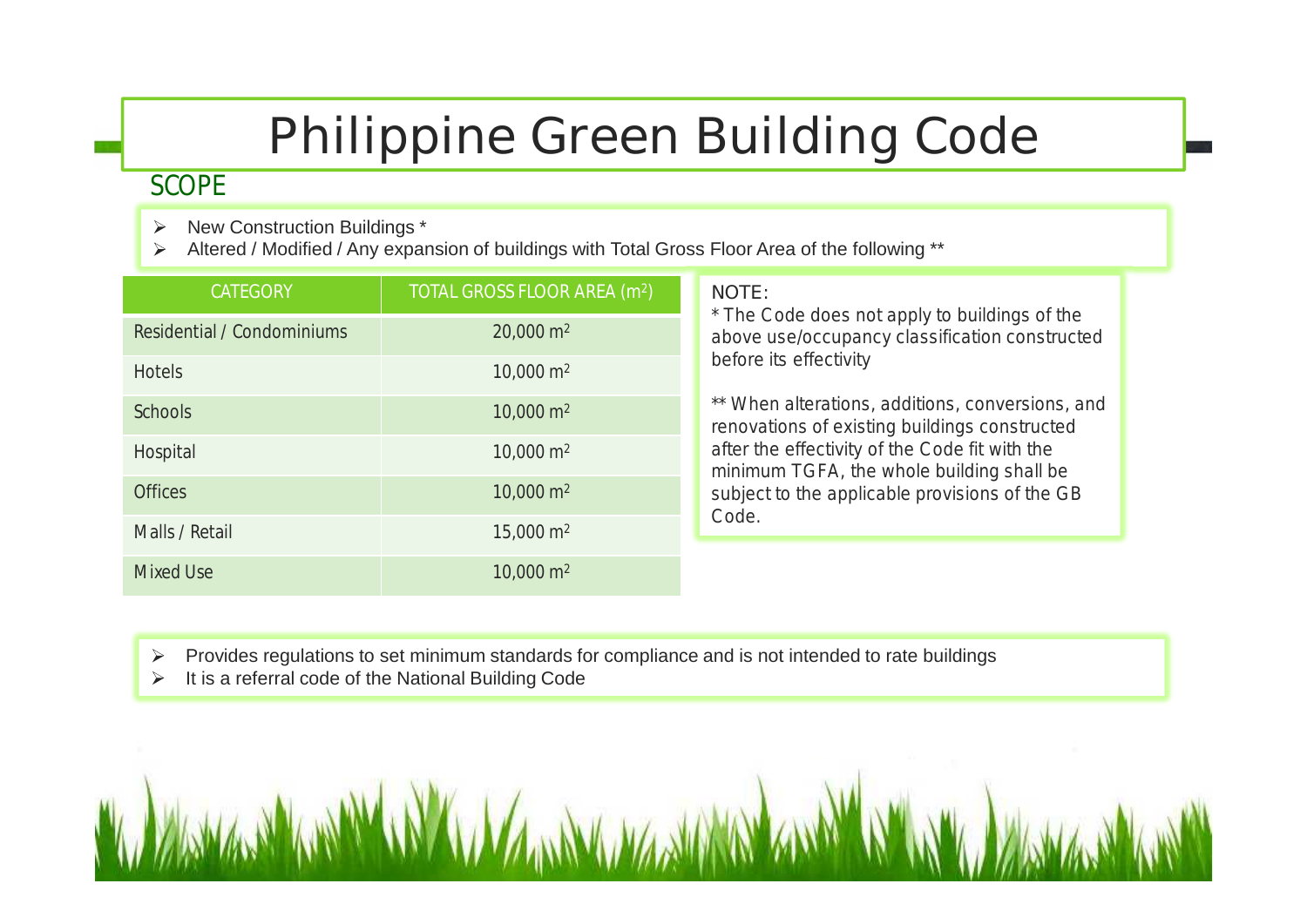## **Minimum Energy Performance (MEP)**

a specification containing a number of performance requirements for an energy-consuming facility that effectively limits the maximum amount of energy that may be consumed by a particular establishment in performing their operations without reducing output or productivity. Energy



It is usually made mandatory by a government energy efficiency body to ensure that general performance is not adversely affected by increasing energy efficiency.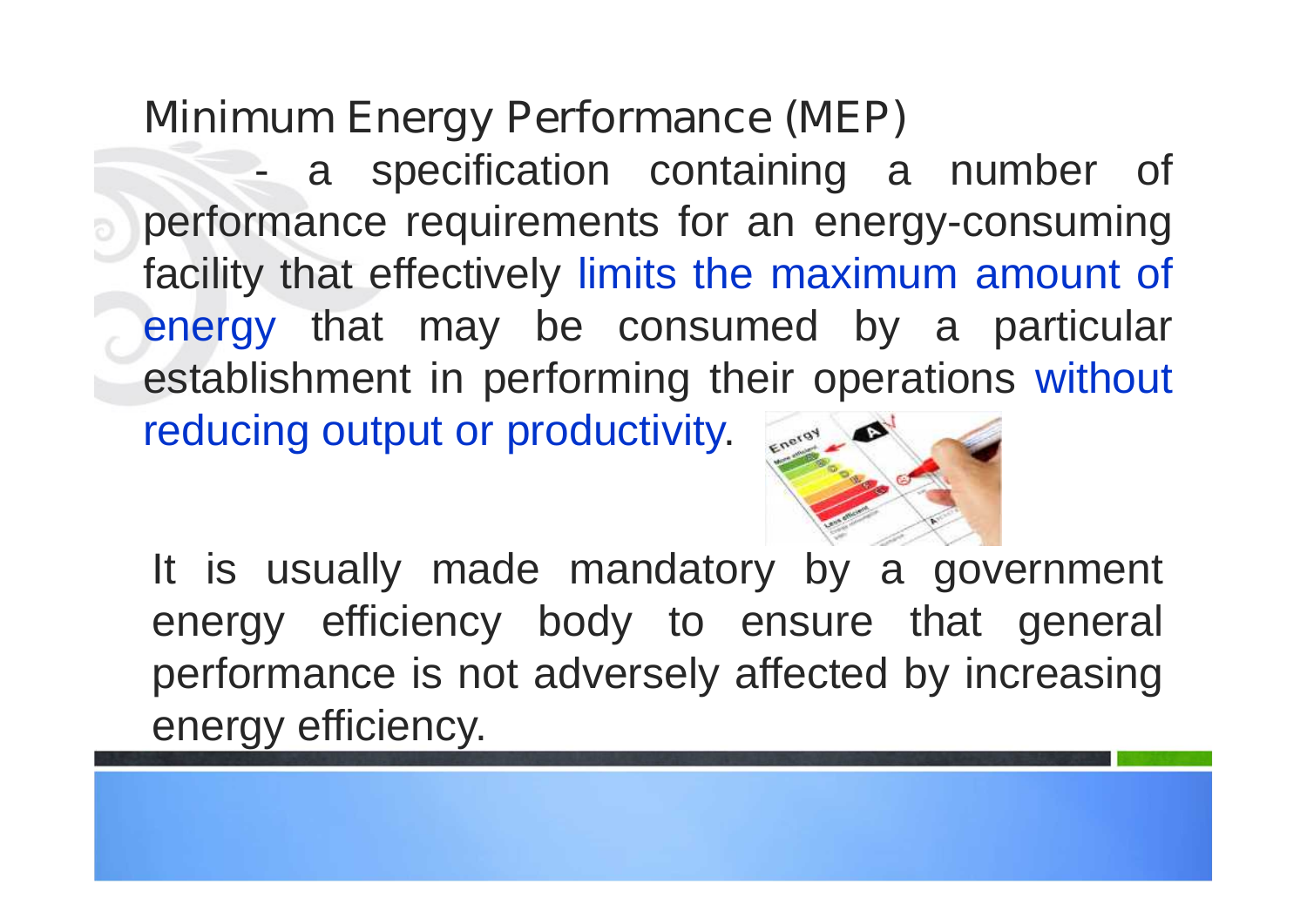Department Circular entitled:



**U** "Declaring the Compliance of Commercial, Industrial and Transport Establishments with the Philippine Minimum Energy Performance (MEP) Program as a Policy of the Government"

• *2 PubCons are necessary prior to the finalization of MEP. The conduct of a 2 nd PubCon is currently being scheduled.*

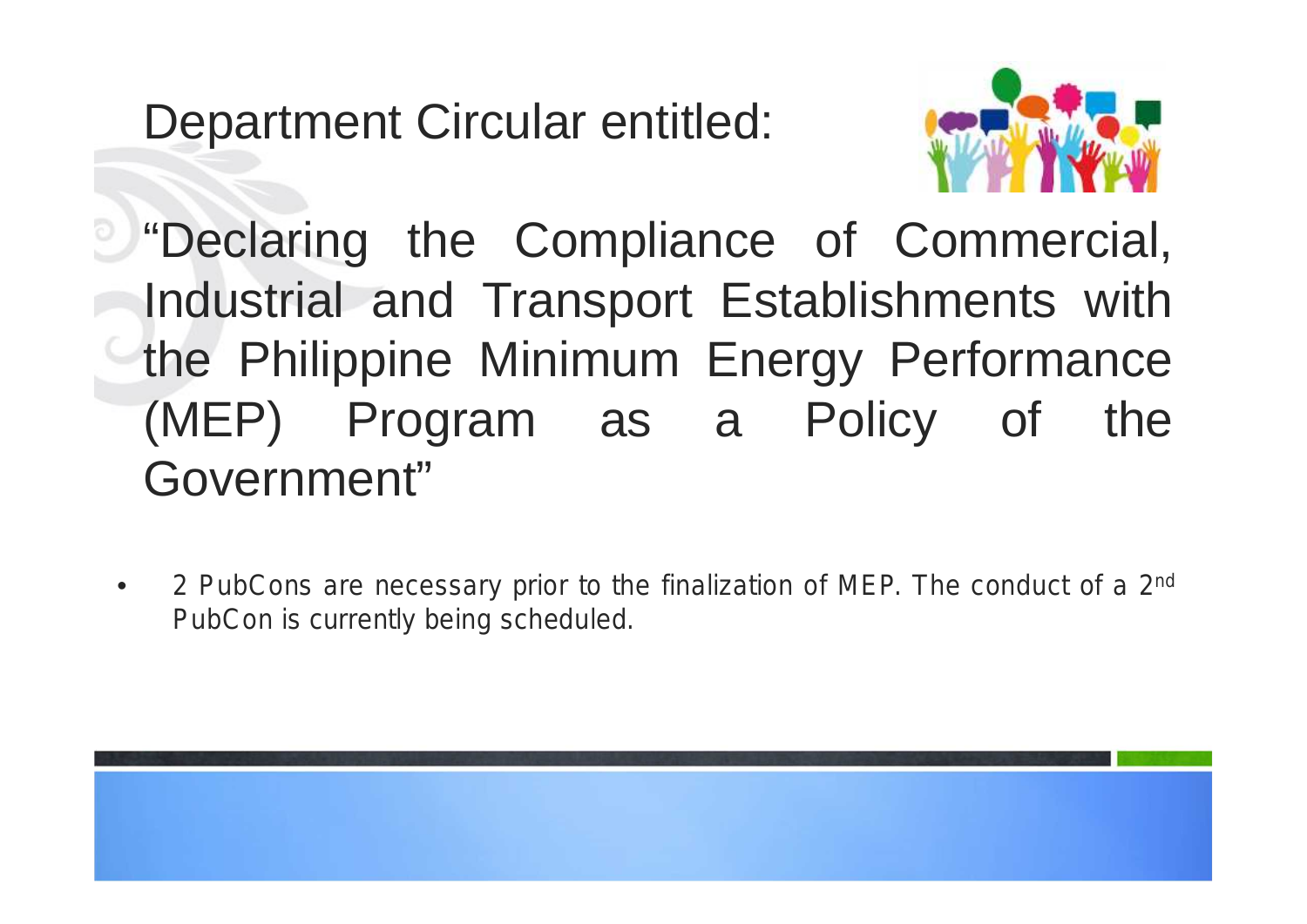The collection of regional data is essential to estimate the country's energy improvement potentials and provide information on sectoral energy use.

b

Such data will be used to determine Specific Energy Consumption (SEC) and establish Minimum Energy Performance (MEP).

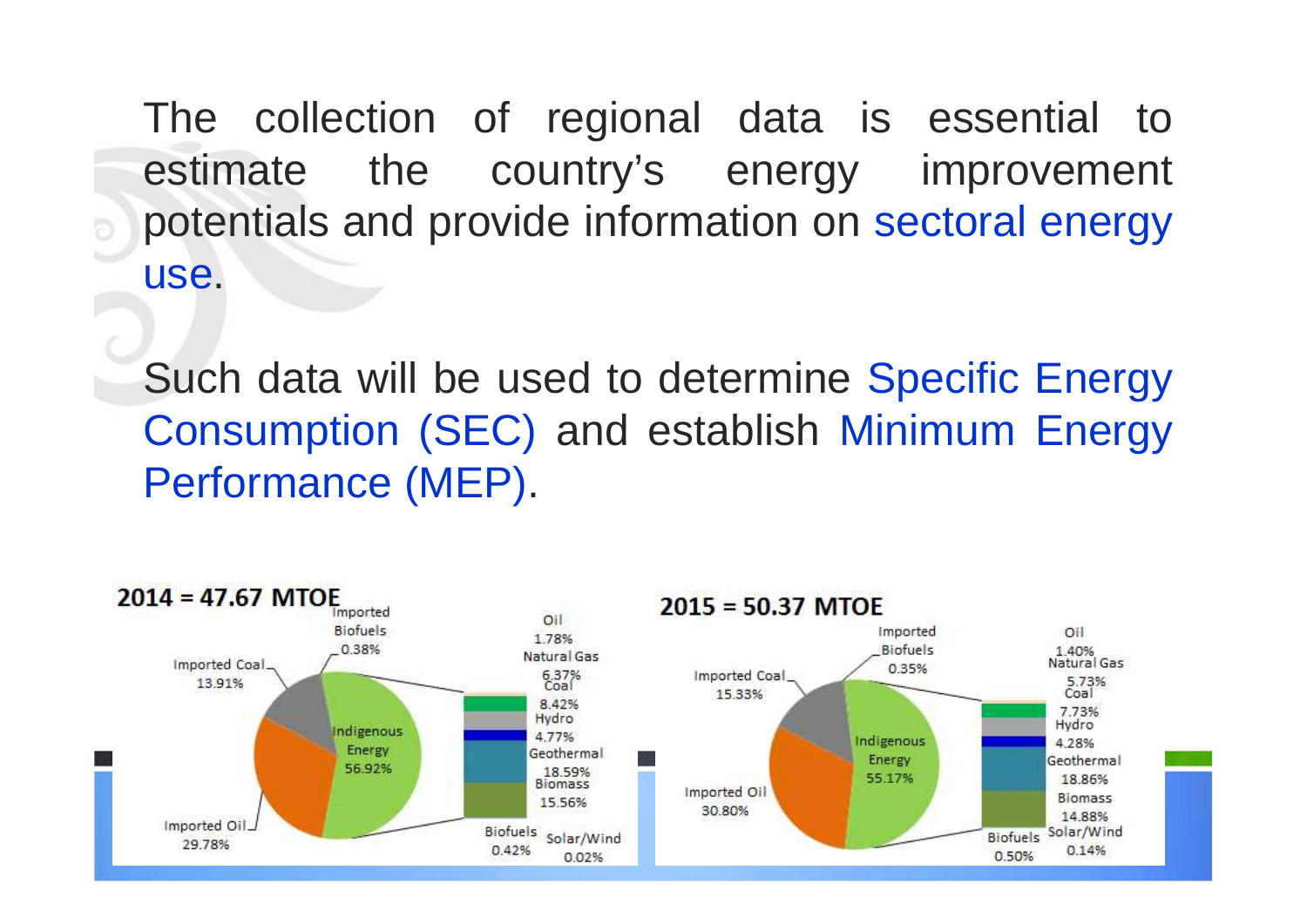The proposed amendment to the policy shall apply to all commercial, industrial and transport establishments consuming 500,000 – 1,000,000 kWh or 130,500 - 261,000 Liters of Oil Equivalent (LOE) per year.

Establishments covered by the policy shall submit Semi-Annual Energy Consumption Reports (SAECR)

Establishments consuming more than 8 million kWh or 2 million LOE per year are also required to submit an Annual Energy Conservation Report (AECR).

Both reports shall be submitted online.

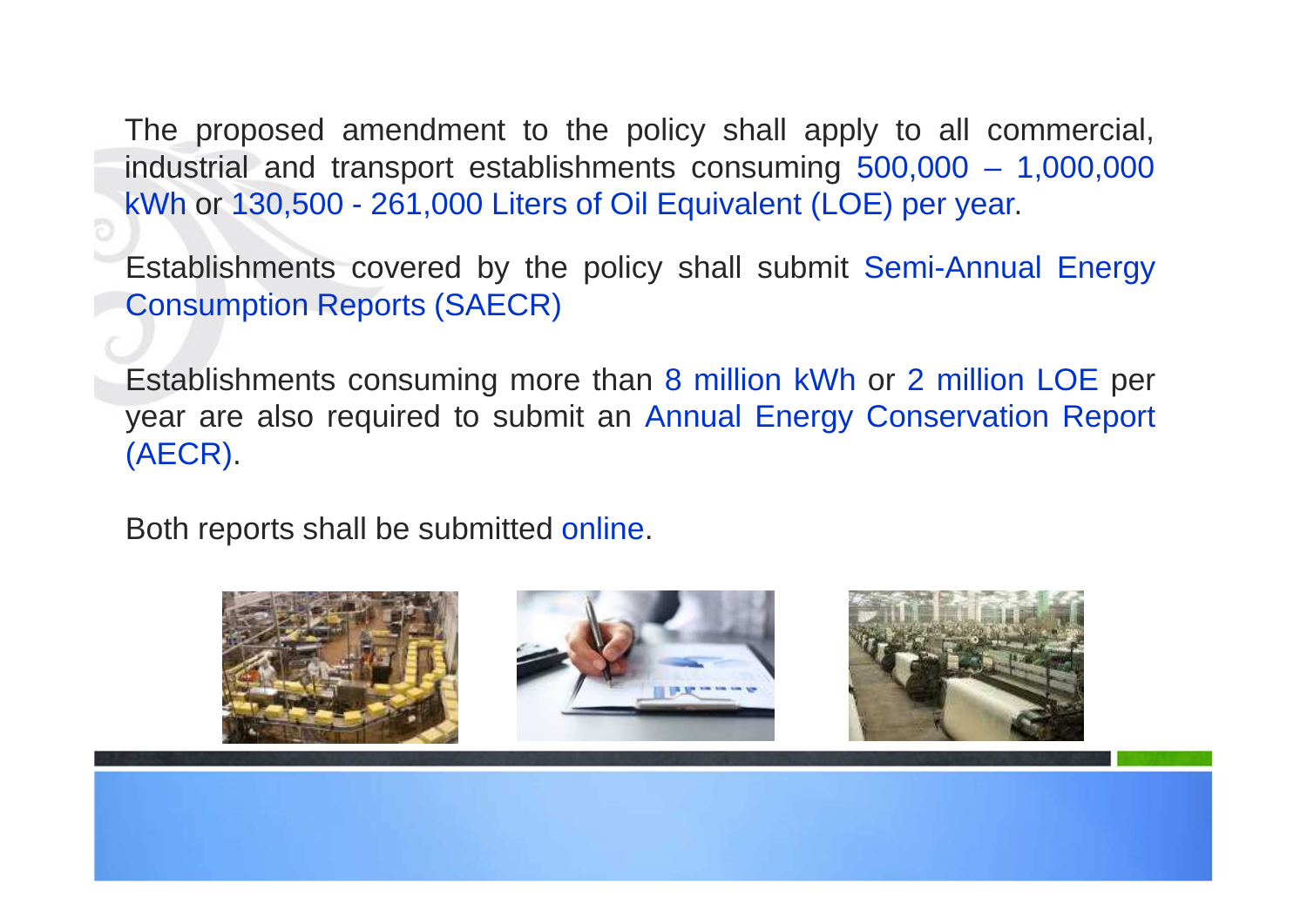